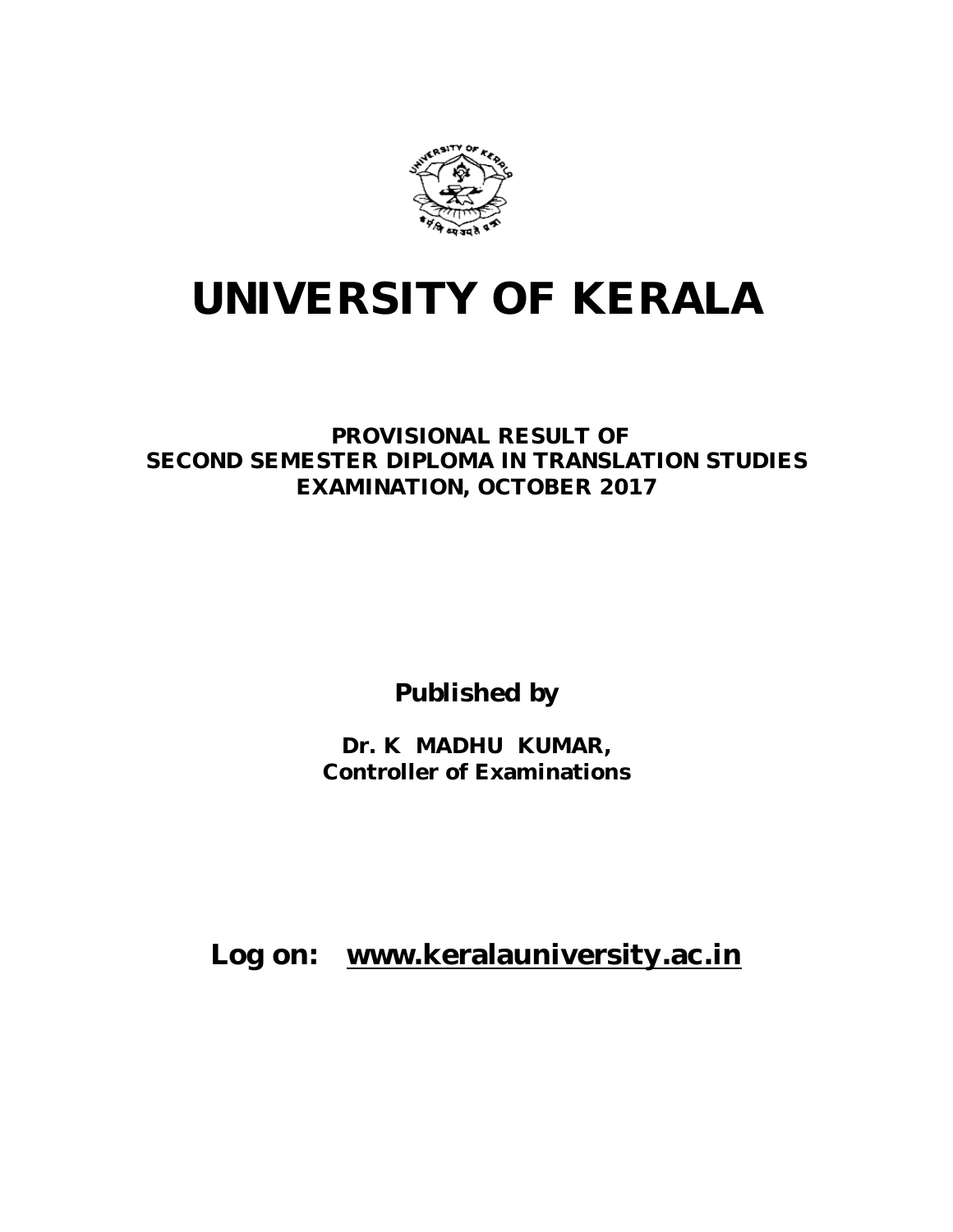# **UNIVERSITY OF KERALA**

No. EG II/DTS/2017 Thiruvananthapuram Dated: 03.01.2018

# **SYNDICATE IN CIRCULATION**

The provisional result of SECOND SEMESTER DIPLOMA IN TRANSLATION STUDIES EXAMINATION, OCTOBER 2017 as declared by the Board of Examiners is given below:-

| Name of Examination                                                                      | No.<br>Registered | No.<br>Appeared | No.<br>Passed | % of Pass |
|------------------------------------------------------------------------------------------|-------------------|-----------------|---------------|-----------|
| <b>SECOND SEMESTER</b><br>DIPLOMA IN TRANSLATION<br>STUDIES EXAMINATION,<br>OCTOBER 2017 | 12                | 11              | 11            | 100       |

The result may be approved. It is proposed to publish the result on 03.01.2018.

# **CONTROLLER OF EXAMINATIONS**

University Buildings Thiruvananthapuram Date: 03.01.2018